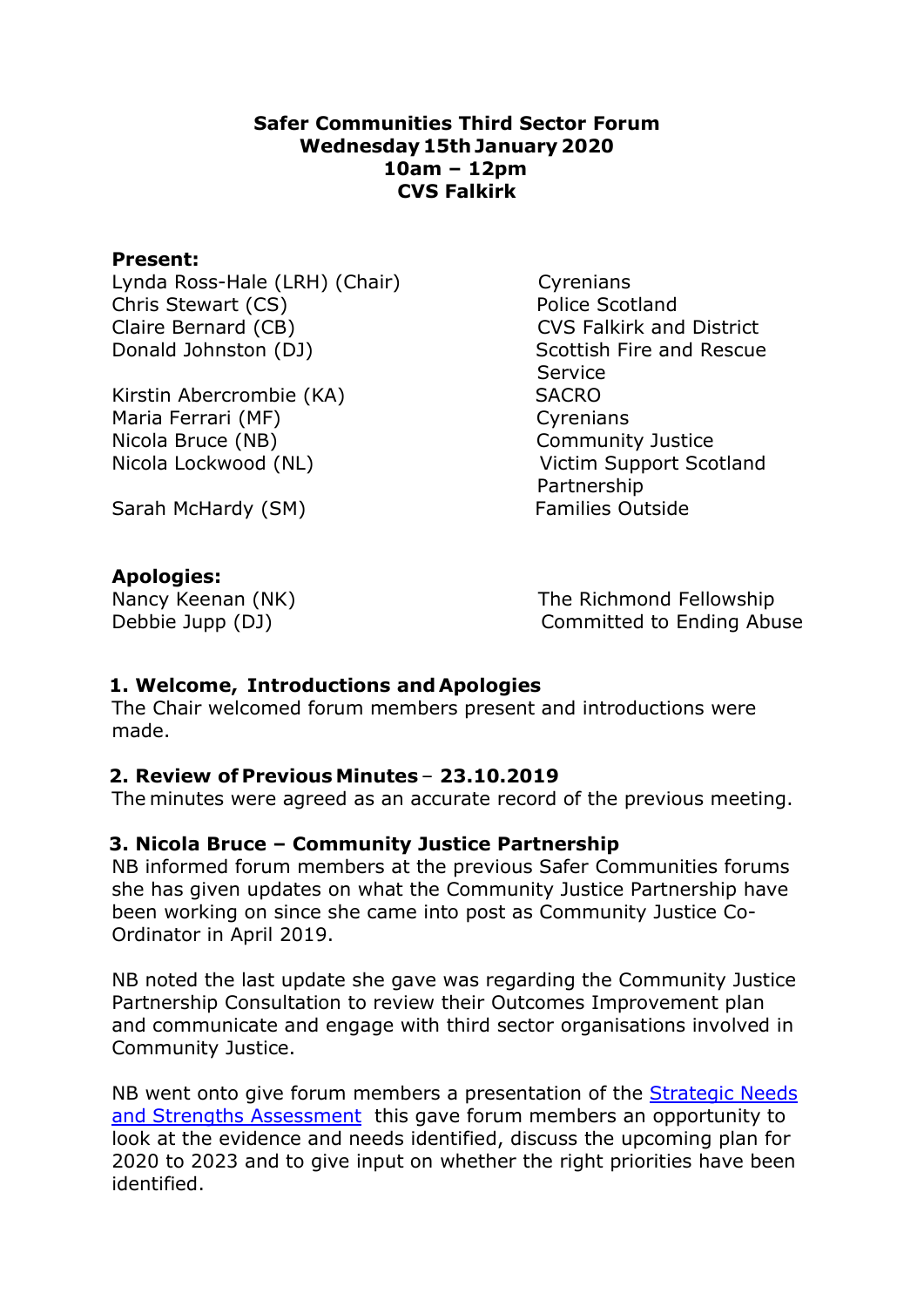The Strategic Needs and Strengths Assessment draws upon local and national data and information and involvement from a range of community justice stakeholders. 

The key points highlighted in the presentation:

- The rate of reconvictions and the number of reconvictions per convicted individual in Falkirk are higher than the national average. It is necessary to look at supporting individuals in communities to avoid re-offending.
- There are Falkirk residents in every prison outwith the area presents a challenge upon release.
- The main community based sentence imposed is a Community Payback Order, 587 were imposed in 2018/19.
- Reoffending is complex and a range of social inequalities contribute to this. As a partnership we will look at what we need to address.
- Increase in violence mainly connected to drugs influencing robberies and violent crimes.
- Drug related deaths appear to be consistent with last year.

Identified Strategic pathways aim to address complex needs through a partnership approach.

# 4. Forum response to presentation and discussion

## 4.1 Scottish Fire and Rescue Service

DJ informed forum members he recently completed a mental health first aid course. DJ highlighted that participants on the course expressed a concern that mental health budgets have been cut.

Scottish Fire and Rescue will receive training to recognise signs and symptoms of mental health issues to signpost people to appropriate services. It was noted it can often be difficult to signpost appropriately due to waiting lists.

## 4.2 Police Scotland

CS informed forum members Police Scotland are now becoming first responders to people with mental health issues as there is a safety issue.

CS noted once Police have made sure the person is safe and there is no criminal activity, they are finding it difficult to signpost people to the appropriate agency.

It was noted Police aren't the right service to support with mental health issues and this results in less opportunity for the police to do preventative proactive work as threat to life is prioritised.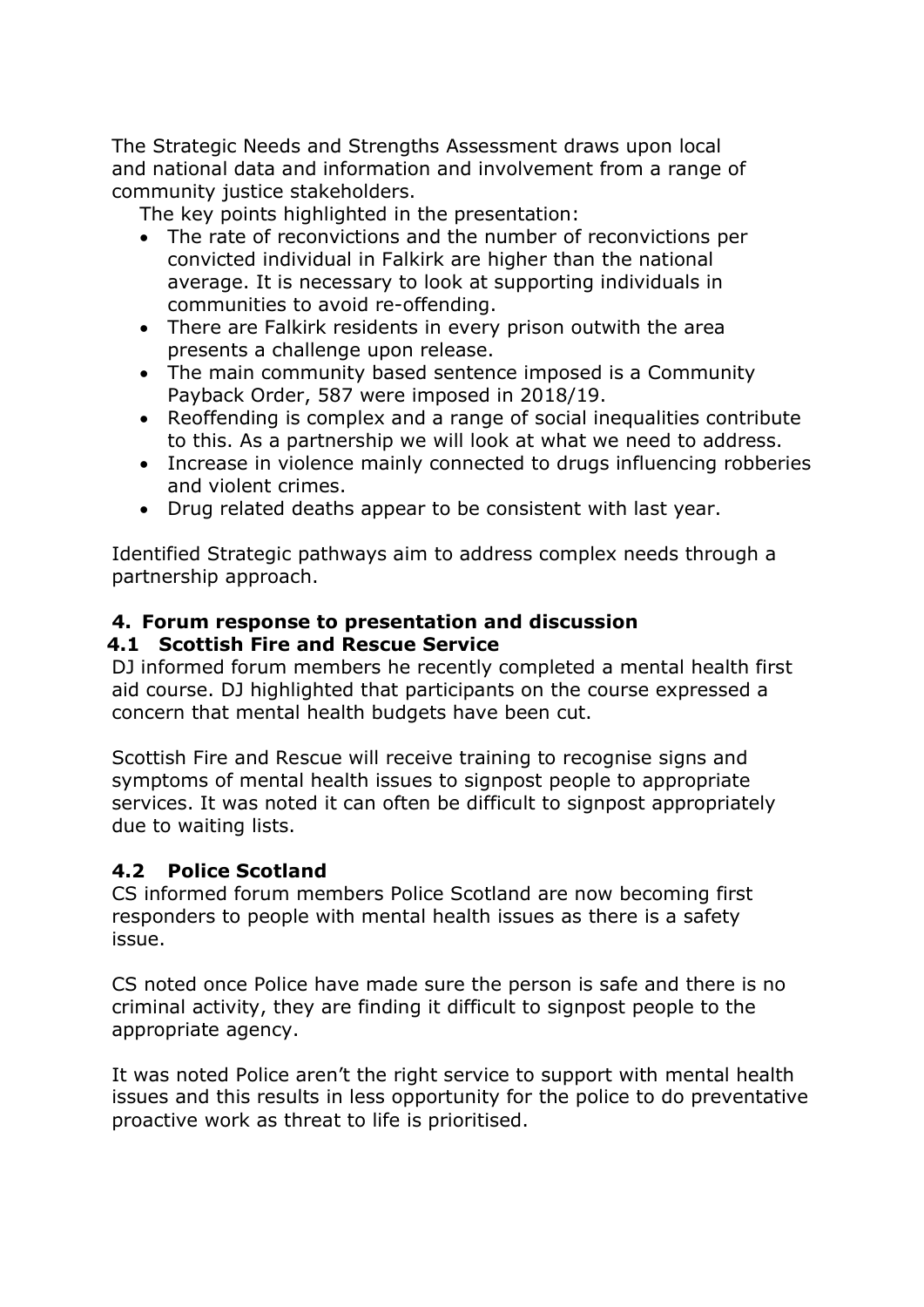### 4.3 Community Justice Partnership

NB informed forum members the Community Justice partnership had also asked about unpaid work during the consultation and what people would like to see in their communities through this disposal. There was a high number of responses received for support for vulnerable groups such as elderly, young people, people on low income and animals.

There was also responses received for education and skill building elements which should be an element of unpaid work so people have a better opportunity to move onto employment after using justice services.

### 4.4  Cyrenians

MF informed forum members she has been working with Low Moss prison and the Falkirk Council Homeless team. They are currently linking in with prisoners who are allocated back to the Falkirk area to support homelessness.

Cyrenians are offering support to signpost people to appropriate services for further support.

It was highlighted there is a Rapid Re-housing service to support low level offenders when exiting prison to maintain a tenancy.

There was a discussion around the importance of mediation services.

### 4.5 SACRO

KA informed forum members the funding for Throughcare Support Officers has stopped which adds additional pressure to the third sector to fill as statuary services have been withdrawn; this has an impact on third sector capacity.

### 4.6 Families Outside

A suggestion was made to raise awareness for families around community payback orders. A Community Payback Order is an alternative to custody designed to ensure that you payback to the community. It was noted family influences can affect an individual's actions such as breaking curfew which can lead to a breach and potentially another prison sentence.

Families outside run a volunteer led service for families affected by imprisonment this includes support with financial hardship, relationship breakdowns, anxiety, and health issues.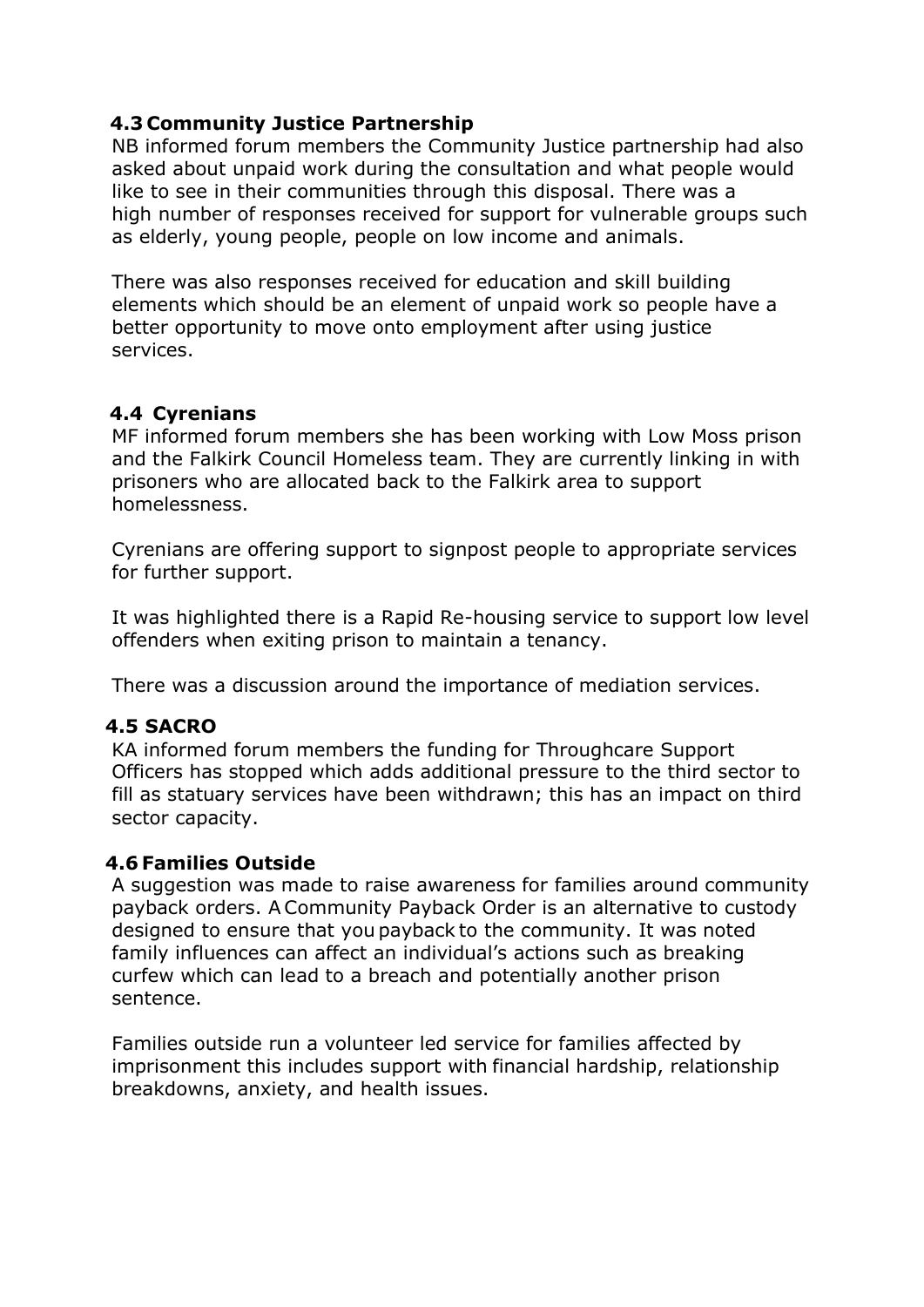## 4.7 Community Justice Partnership

NB advised Criminal Justice social work are looking at how Families Outside can be involved with the custody hub and arrest referral. Also considering Scottish Families Affected by Drugs and Alcohol.

# 5. Third Sector Partner Updates

### 5.1 Scottish Fire and Rescue Service

DJ informed forum members that Scottish Fire and Rescue Service have been delivering CPR training in all high schools. CPR is a lifesaving medical procedure which is given to someone who is in cardiac arrest. 

DJ informed forum members CPR kits are kept at the fire station and are available for organisations free of charge to provide training.

#### Action: Information to be distributed in e-bulletin.

DJ informed forum members Scottish Fire and Rescue service have just held interviews for their volunteer service, if successful volunteers will be helping the fire service with training young people on a SVQ qualification course.

Volunteers will also have an opportunity to help with specialised home safety fire visits.

DJ informed forum members about the educational theatre project, Safe Drive Stay Alive. This is an annual project which involves a sequence of films and live speakers, designed to make young people aware of their responsibilities as drivers and passengers on the road.

## 5.2 Police Scotland

CS informed forum members about True Call which is a device that blocks unwelcome callers and asks unrecognised callers to identify themselves before it puts them through. CS informed forum members about the Friends Against Scams website currently have scheme where people can apply for a free true call device.

### Action: Information to be distributed in e-bulletin.

CS informed forum members nationally it will be a busy year for Police Scotland which could have effects locally. The Euro 2020 championship will take place this year and the Climate Change Conference in November; CS noted this will detract a lot of resources from local policing across the country.

CS informed forum members Police Scotland are working with Claire Dempsey on the Social Inclusion Project, this service offers an opportunity for vulnerable individuals in Falkirk to access community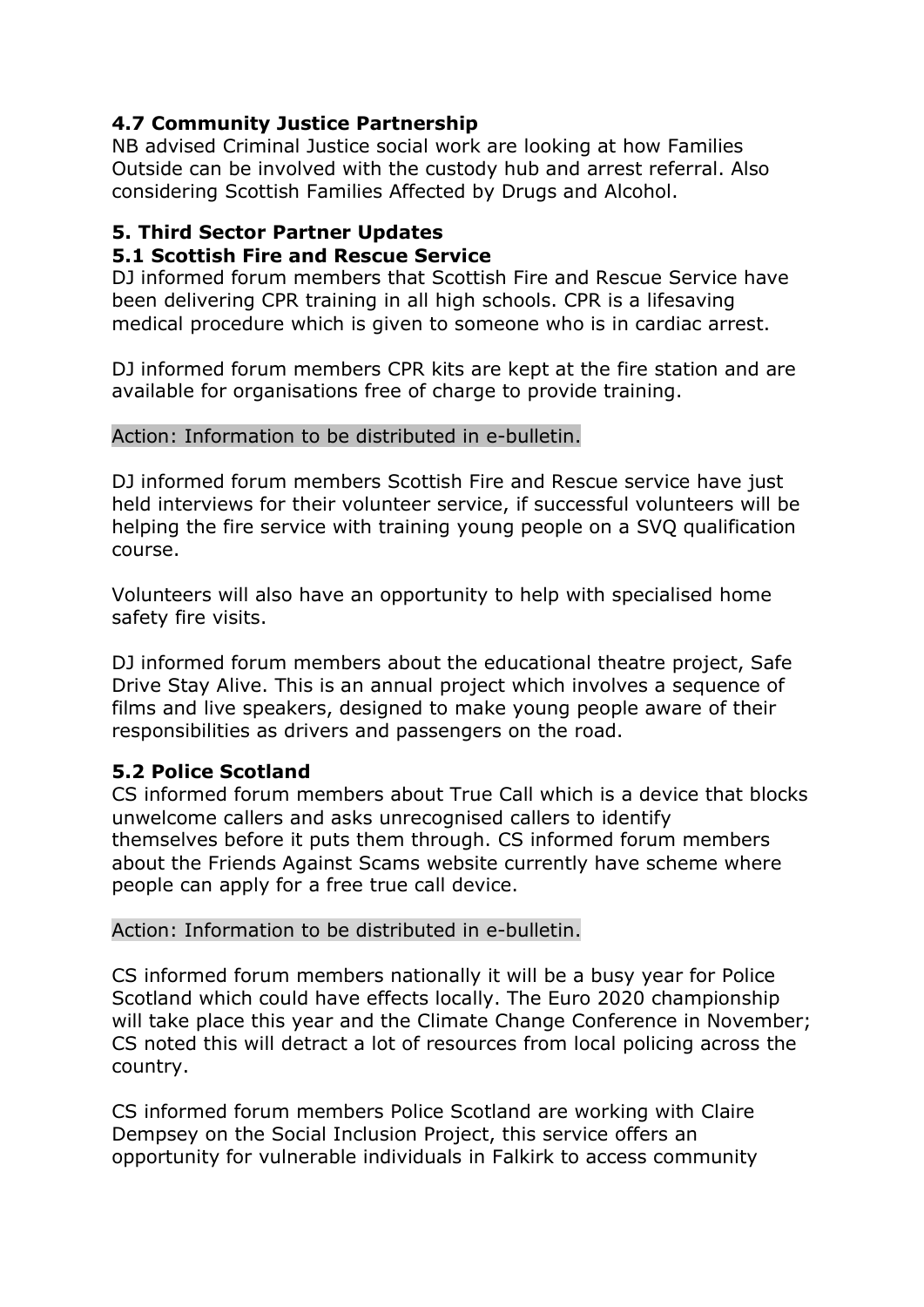services and support in relation to issues such as, mental health, offending behaviour and anti-social behaviour.

## 5.3 Victim Support Scotland

NL informed forum members Victim Support Scotland is one of the main victim support services to which Police Scotland refer victims and witnesses. They offer a free and confidential volunteer led service to people affected by crime throughout Scotland.

## 5.4 Cyrenians

MF noted she was keen to get in touch with forum members to get input regarding training or information. Cyrenians would like to raise more awareness of working with people with convictions the challenges and success stories.

LRH informed forum members she is currently working on funding negotiations, evidence in services and working being done.

# 5.5 SACRO

KA informed forum members she is the lead for the Restorative Justice Services in SACRO. SACRO are currently working with the Scottish Prison Service to train all their new recruits in restorative justice approaches. SACRO have received funding from the Scottish Government to do a restorative justice service for adults in Clackmannanshire which will be the first service like this in Forth Valley, SACRO currently only work with youths.

# 5.6 Community Justice Partnership

NB informed forum members draft actions were completed by Community Justice Partnership, five Strategic Pathways to focus on and themes to be addressed:

- Learning and development
- Relationships and making connections
- Information sharing and communication
- Service mapping and evaluation
- Supporting transitions

NB informed forum members she will distribute CJP draft plan and would appreciate all feedback by Friday 17<sup>th</sup> January.

# 5.7 Families Outside

Families outside run a volunteer led service for families affected by imprisonment this includes support with financial hardship, relationship breakdowns, anxiety, and health issues.

Families outside run a cross-party group on Children and Families Affected by Imprisonment. The last meeting was due to take place in November